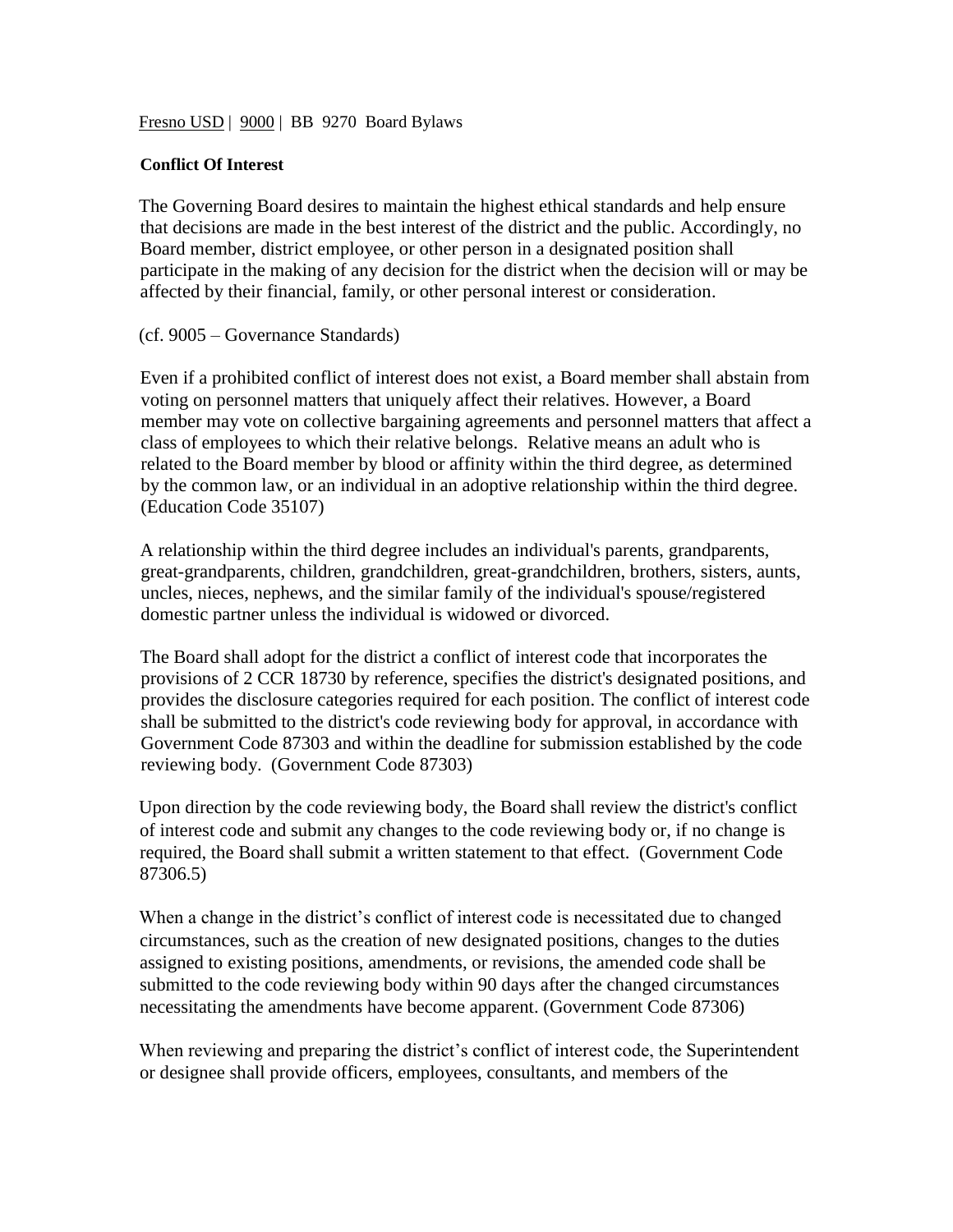community adequate notice and a fair opportunity to present their views. (Government Code 87311)

(cf. 9320 – Meeting and Notices)

Board members and designated employees shall annually file a Statement of Economic Interest/Form 700 in accordance with the disclosure categories specified in the district's conflict of interest code. A Board member who leaves office or a designated employee who leaves district employment shall, within 30 days, file a revised statement covering the period of time between the closing date of the last required statement and the date of leaving office or district employment. (Government Code 87302, 87302.6)

(cf. 4117.2/4217.2/4317.2 – Resignation) (cf. 9222 – Resignation)

Conflict of Interest under the Political Reform Act

A Board member**,** designated employee, or other person in a designated position shall not make, participate in making, or in any way use or attempt to use their official position to influence a governmental decision in which they knew or has reason to know that he/she has a disqualifying conflict of interest. A disqualifying conflict of interest exists if the decision will have a "reasonably foreseeable material financial effect" which is distinguishable from the effect on the public generally, on the Board member, designated employee or other person in a designated position, their immediate family, or any financial interest described in 2 CCR 18700 (Government Code 87100, 87101, 87103; 2CCR 18700-18709)

A Board member, designated employee, or other person in a designated position makes a governmental decision when, acting within the authority of their office or position, authorizes or directs any action on a matter, votes or provides information or opinion on it, contacts or appears before a district official for the purpose of affecting the decision, or takes any other action specified in 2 CCR 18704.

However, a Board member shall participate in the making of a contract in which they have a financial interest if their participation is required by the rule of necessity or legally required participation pursuant to Government Code 87101 and 2 CCR 18705.

Additional Requirements for Boards that Manage Public Investments

Any Board member who manages public investments pursuant to Government Code 87200 and has a financial interest in a decision shall, upon identifying a conflict or potential conflict of interest and immediately prior to the consideration of the matter, do all of the following: (Government Code 87105; 2 CCR 18707)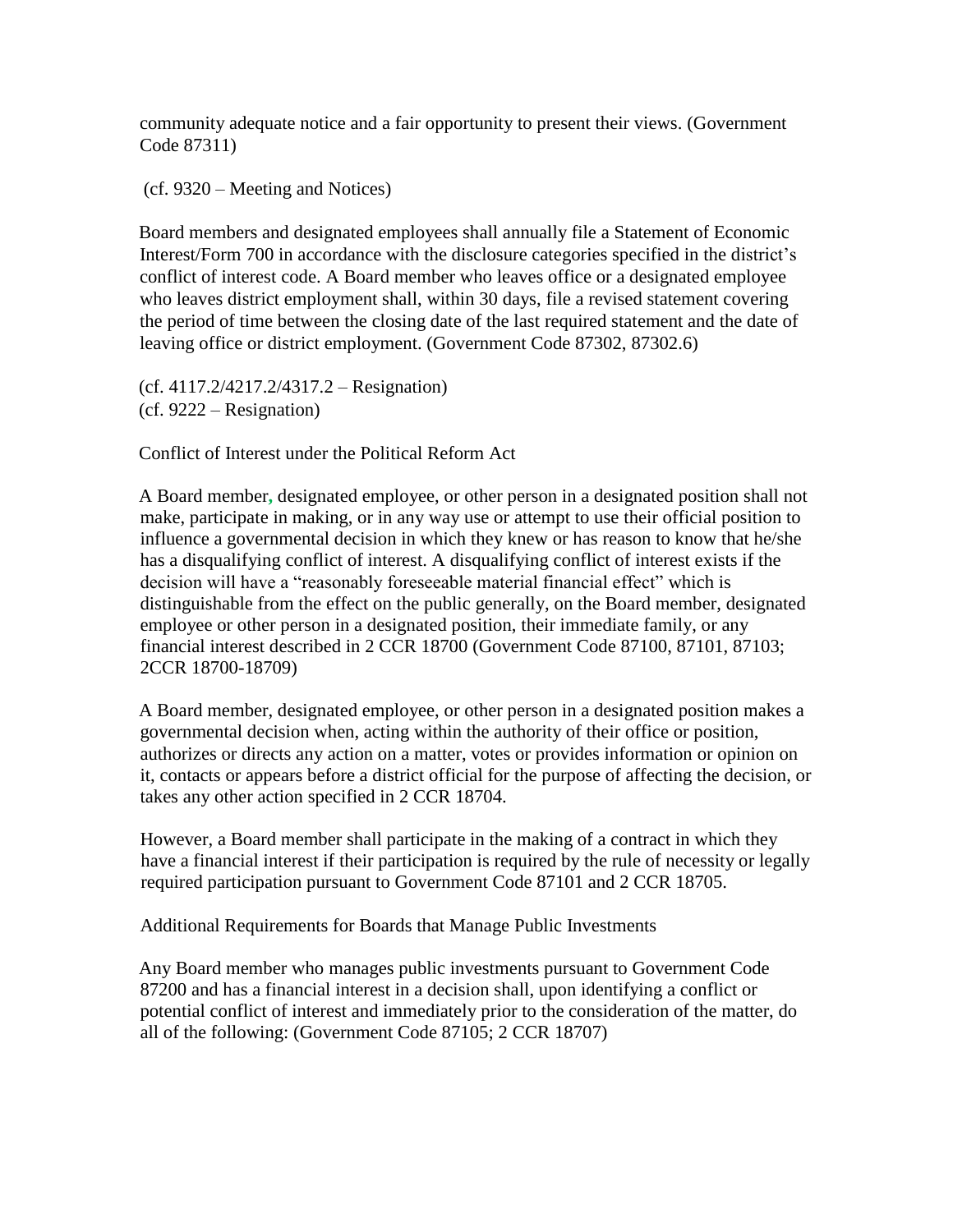1. Publicly identify each financial interest that gives rise to the conflict or potential conflict of interest in detail sufficient to be understood by the public, except that disclosure of the exact street address of a residence is not required.

2. Recuse themselves from discussing and voting on the matter, or otherwise acting in violation of Government Code 87100. This Board member shall not be counted toward achieving a quorum while the item is discussed.

However, the Board member may speak on the issue during the time that the general public speaks on it and may leave the dais to speak from the same area as members of the public. They may listen to the public discussion and deliberations of the matter with members of the public.

3. Leave the room until after the discussion, vote, and any other disposition of the matter is concluded, unless the matter has been placed on the portion of the agenda reserved for uncontested matters.

4. If the Board's decision is made during closed session, disclose their interest orally during the open session preceding the closed session. This disclosure shall be limited to a declaration that their recusal is because of a conflict of interest pursuant to Government Code 87100. They shall not be present when the item is considered in closed session and shall not knowingly obtain or review a recording or any other nonpublic information regarding the Board's decision.

(cf. 3430 - Investing) (cf. 9321 - Closed Session Purposes and Agendas) (cf. 9321.1 - Closed Session Actions and Reports)

Conflict of Interest under Government Code 1090 – Financial Interest in a Contract

Board members, employees, or district consultants shall not be financially interested in any contract made by the Board on behalf of the district, including in the development, preliminary discussions, negotiations, compromises, planning, reasoning, and specifications and solicitations for bids. If a Board member has such a financial interest in a contract made by the Board, the contract is void (Government Code 1090)

A Board member shall not be considered to be financially interested in a contract in which they have only a "remote interest" in the contract as specified in Government Code 1091, if the interest is disclosed during a Board meeting and noted in the official Board minutes. The affected Board member shall not vote or debate on the matter or attempt to influence any other Board member or district official to enter into the contract. (Government Code 1091)

In addition, a Board member shall not be considered to be financially interested in a contract in which their interest is a "noninterest" as defined in Government Code 1091.5.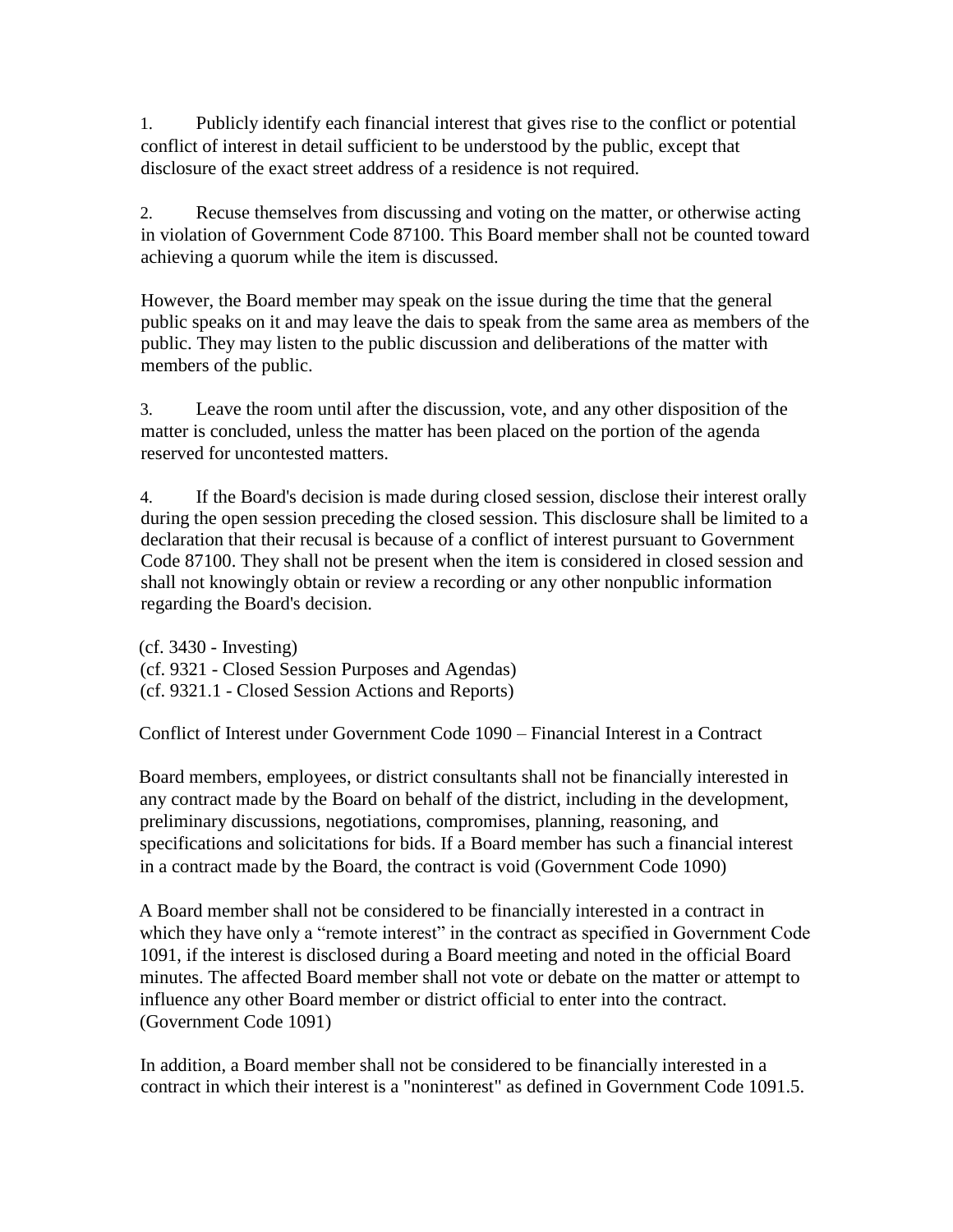Noninterest includes a Board member's interest in being reimbursed for their actual and necessary expenses incurred in the performance of their official duties, in the employment of their spouse/registered domestic partner who has been a district employee for at least one year prior to the Board member's election or appointment, or in any other applicable circumstance specified in Government Code 1091.5.

Common Law Doctrine Against Conflict of Interest

A Board member shall abstain from any official action in which their private or personal interest may conflict with their official duties.

Incompatible Offices and Activities

Board members shall not engage in any employment or activity or hold any office which is inconsistent with, incompatible with, in conflict with, or inimical to the Board member's duties as an officer of the district. (Government Code 1099, 1126)

(cf. 4136/4236/4336 – Nonschool Employment)

**Gifts** 

Board members and designated employees may accept gifts only under the conditions and limitations specified in Government Code 89503 and 2 CCR 18730.

The limitations on gifts do not apply to wedding gifts and gifts exchanged between individuals on birthdays, holidays and other similar occasions, provided that the gifts exchanged are not substantially disproportionate in value. (Government Code 89503)

In addition, the limitation on gifts does not apply to informational materials such as books, reports, pamphlets, calendars, and periodicals. (Government Code 82028)

Gifts of travel and related lodging and subsistence shall be subject to the current gift limitation, except when:

1. The travel is in connection with a speech given by a Board member or designated employee, provided the lodging and subsistence expenses are limited to the day immediately preceding, the day of, and the day immediately following the speech and the travel is within the United States.

2. The travel is provided by a person or agency specified in Government Code 89506, including a government, governmental agency or authority, bona fide public or private educational institution, as defined in Revenue and Taxation Code 203, or nonprofit organization exempt from taxation under section  $501(c)(3)$  of the Internal Revenue Code.

Gifts of travel exempted from the gift limitation, as described in items #1 and 2 above, shall nevertheless be reportable on the recipient's Statement of Economic Interest/Form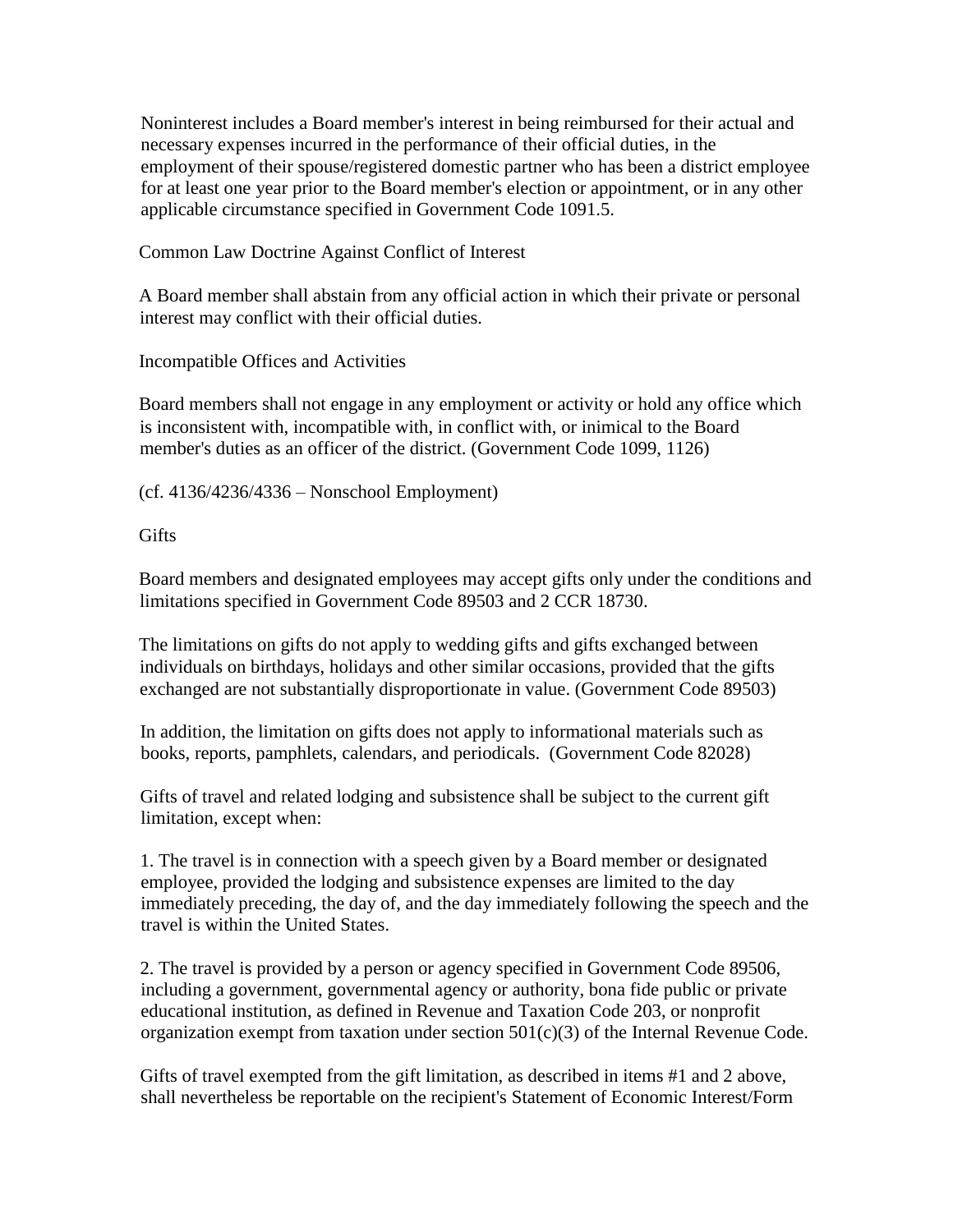700 as required by law.

A gift of travel does not include travel provided by the district for Board members and designated employees. (Government Code 89506)

## Honoraria

Board members and designated employees shall not accept any honorarium, which is defined as any payment made in consideration for any speech given, article published, or attendance at any public or private conference, convention, meeting, social event, meal, or like gathering. (Government Code 89501, 89502)

The term honorarium does not include: (Government Code 89501)

1. Earned income for personal services customarily provided in connection with a bona fide business, trade or profession, unless the sole or predominant activity of the business, trade or profession is making speeches.

2. Any honorarium which is not used and, within 30 days after receipt, is either returned to the donor or delivered to the district for donation into the general fund without being claimed as a deduction from income for tax purposes.

*Fresno Unified School District does not harass, intimidate, or discriminate on the basis of race, color, ethnicity, national origin, ancestry, age, creed, religion, political affiliation, gender, gender identity or expression or genetic information, mental or physical disability, sex, sexual orientation, parental or marital status, military veteran status, or any other basis protected by law or regulation, in its educational program(s) or employment.*

Legal Reference:

EDUCATION CODE 1006 Qualifications for holding office 35107 School district employees 35230-35240 Corrupt practices 35233 Prohibitions applicable to members of governing boards 41000-41003 Moneys received by school districts 41015 Investments

FAMILY CODE 297.5 Rights, protections, and benefits of registered domestic partners

GOVERNMENT CODE 1090-1099 Prohibitions applicable to specified officers 1125-1129 Incompatible activities 81000-91014 Political Reform Act of 1974, especially: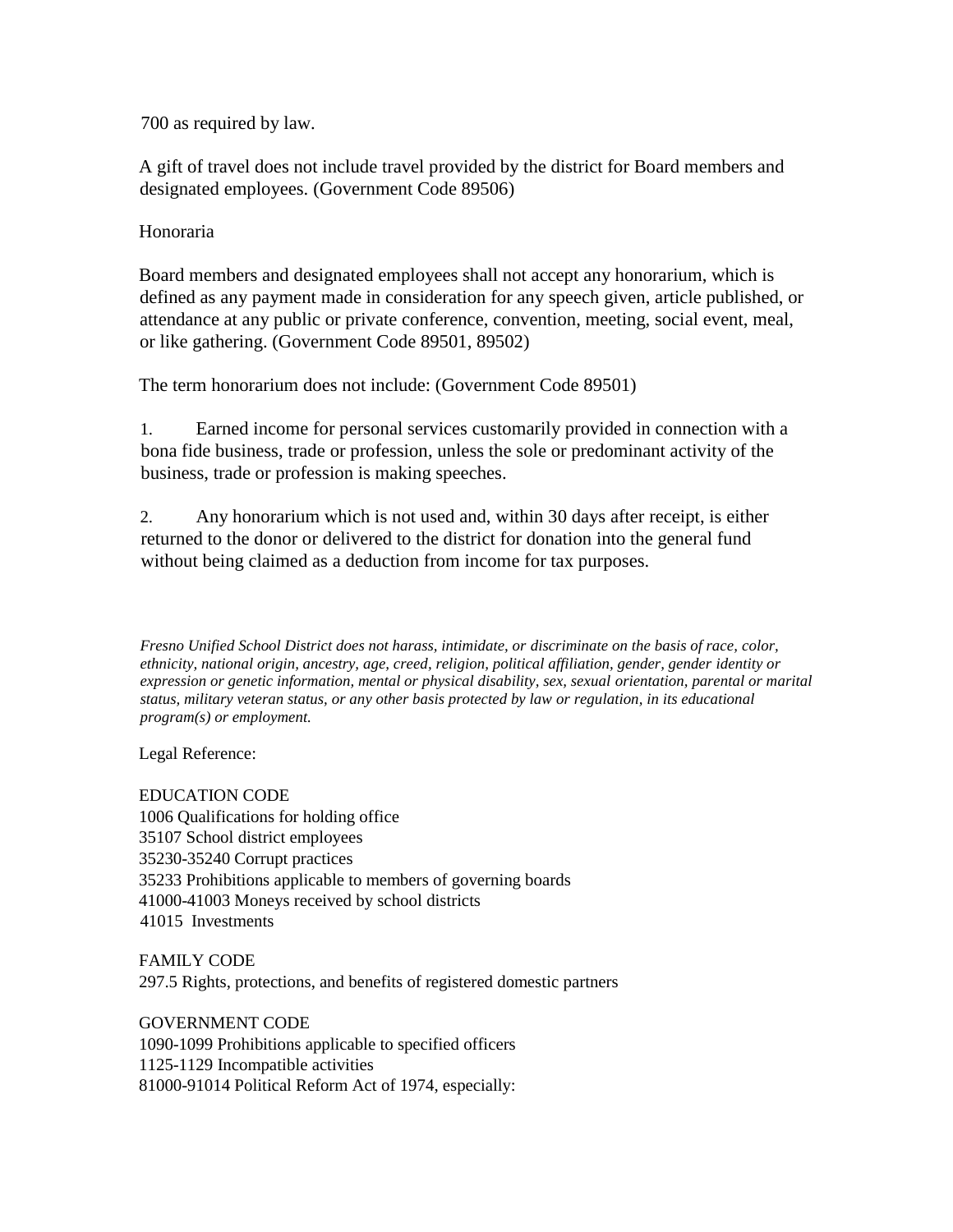82011 Code reviewing body 82019 Definition of designated employee 82028 Definition of gifts 82030 Definition of income 82033 Definition, interest in real property 82034 Definition, investment 87100-87103.6 General prohibitions 87200-87210 Disclosure 87300-87313 Conflict of interest code 87500 Statements of economic interests 89501-89503 Honoraria and gifts 89506 Ethics; travel 91000-91014 Enforcement

PENAL CODE 85-88 Bribes

REVENUE AND TAXATION CODE 203 Taxable and exempt property - colleges

CODE OF REGULATIONS, TITLE 2 18110-18997 Regulations of the Fair Political Practices Commission, especially: 18700-18707 General prohibitions 18722-18740 Disclosure of interests 18750.1-18756 Conflict of interest codes

## COURT DECISIONS

McGee v. Balfour Beatty Construction, LLC, et al. (4/12/16, No. B262850) Davis v. Fresno Unified School District (2015) 237 Cal.App.4th 261 Klistoff v. Superior Court, (2007) 157 Ca.App.4th 469 Thorpe v. Long Beach Community College District, (2000) 83 Cal.App.4th. 655 Kunec v. Brea Redevelopment Agency, (1997) 55 Cal.App.4th 511 ATTORNEY GENERAL OPINIONS 92 Ops.Cal.Atty.Gen. 26 (2009) 92 Ops.Cal.Atty.Gen. 19 (2009) 89 Ops.Cal.Atty.Gen.217 (2006) 86 Ops.Cal.Atty.Gen. 138(2003) 85 Ops.Cal.Atty.Gen. 60 (2002) 82 Ops.Cal.Atty.Gen. 83 (1999) 81 Ops.Cal.Atty.Gen. 327 (1998) 80 Ops.Cal.Atty.Gen. 320 (1997) 69 Ops.Cal.Atty.Gen. 255 (1986) 68 Ops.Cal.Atty.Gen. 171 (1985) 65 Ops.Cal.Atty.Gen. 606 (1982) 63 Ops.Cal.Atty.Gen. 868 (1980)

Management Resources: CSBA PUBLICATIONS